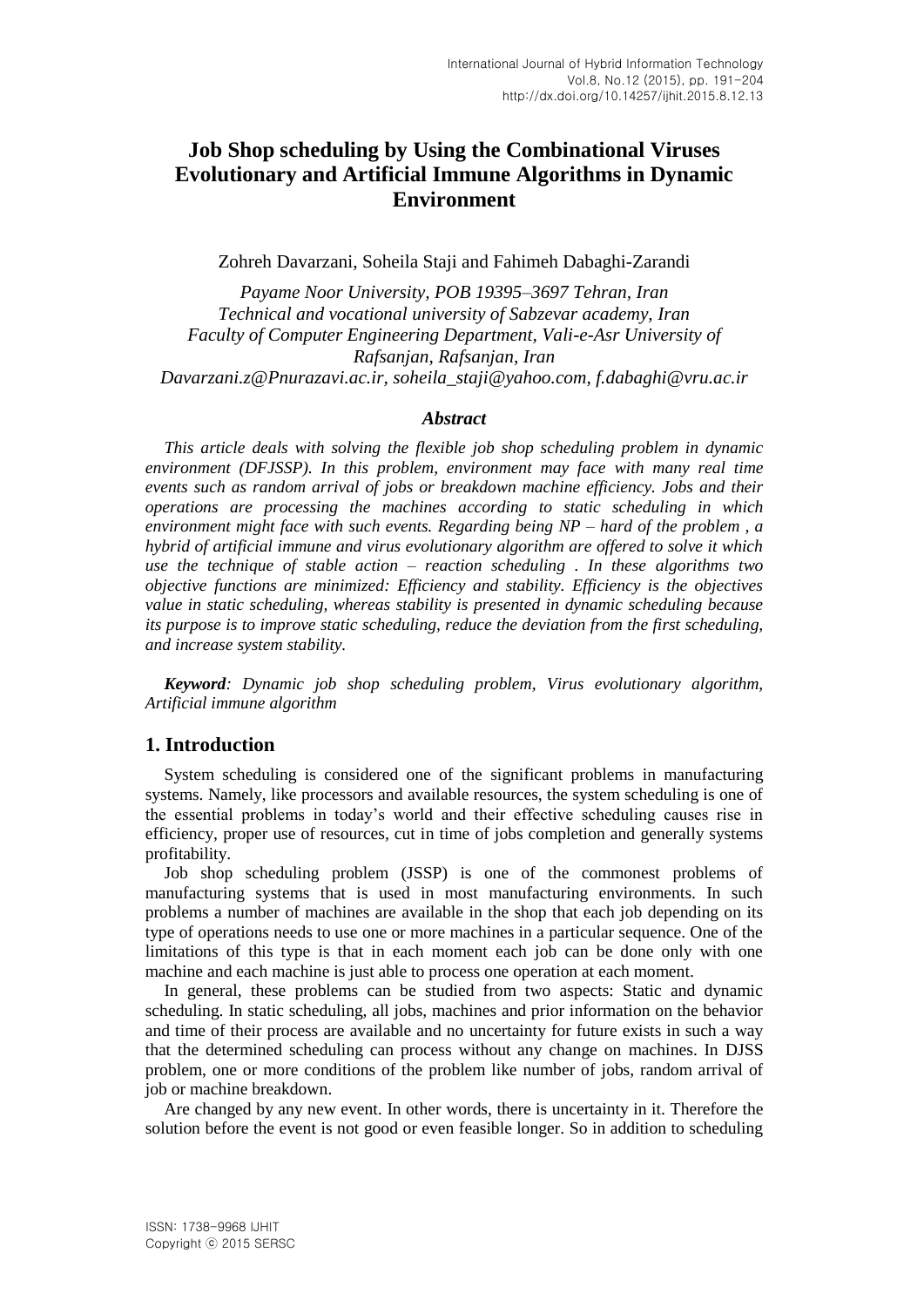problem, it is needed to deal with dynamic events. These events are divided into two groups:

Resources – based events: these kinds of events are in relation with machines which are diminishing machine efficiency, adding a machine, and uncertainty about breaking down the tools.

Job based events: These are related to jobs and include: work deletion, changing the job deadline, sooner or later arrival, change in priority level and / or change in its process time.

The first study in dynamic job shop scheduling was published by Holloway and Nelson [1]. They implemented a multi-pass procedure by generating schedules periodically. They concluded that a periodic policy (scheduling/rescheduling periodically) is effective in dynamic job shop environments. Fang and Xi [2] provided a meta-heuristic method for the dynamic job shop scheduling problem. They presented a hybrid method based on the genetic algorithm and dispatching rules for solving job shop scheduling problems with sequence-dependent setup times and due date constraints. Chryssolouris and Subramaniam [3] presented a genetic algorithm for DJSP. They considered two performance measures, named mean job tardiness and mean job cost, to demonstrate multiple criteria scheduling. They indicated that the genetic algorithms scheduling approach produced better scheduling performance in comparison with several common dispatching rules. Adibi, *et al.,* [4] presented a variable neighborhood search method for a multi-objective DJSSP. They considered a JSP with random job arrivals and machine breakdowns. Their multiobjective performance measure consisted of two efficiency criteria (Makespan and Tardiness). Rangsaritratsamee, *et al.,* [5] indicated that the strategies applied in previous researches on DJSSP can improve classic measures of efficiency. They presented a methodology to address DJSSP based on a bi-criteria objective function that simultaneously considers efficiency and stability.

The remainder of this paper is organized as follows: problem definition is given in Section 2. Section 3 introduces main concepts of virus evolutionary algorithm. Section 4 is consisted of two parts: in part 4-1, random job arrival is considered and in part 4-2, machine break down is studied. The experimental results are given in Section 6.

## **2. Dynamic Job Shop Scheduling Problem**

As said previously, manufacturing system are by nature with dynamism and might face with several real time events. Thus, their scheduling is more complex with regard to static condition. The proposed algorithm is shown in Figure 1. This algorithm is implemented in two steps:

- Scheduling of job by static algorithm proposed by Davarzani [6].
- Improve the static scheduling in dynamic environment by new events.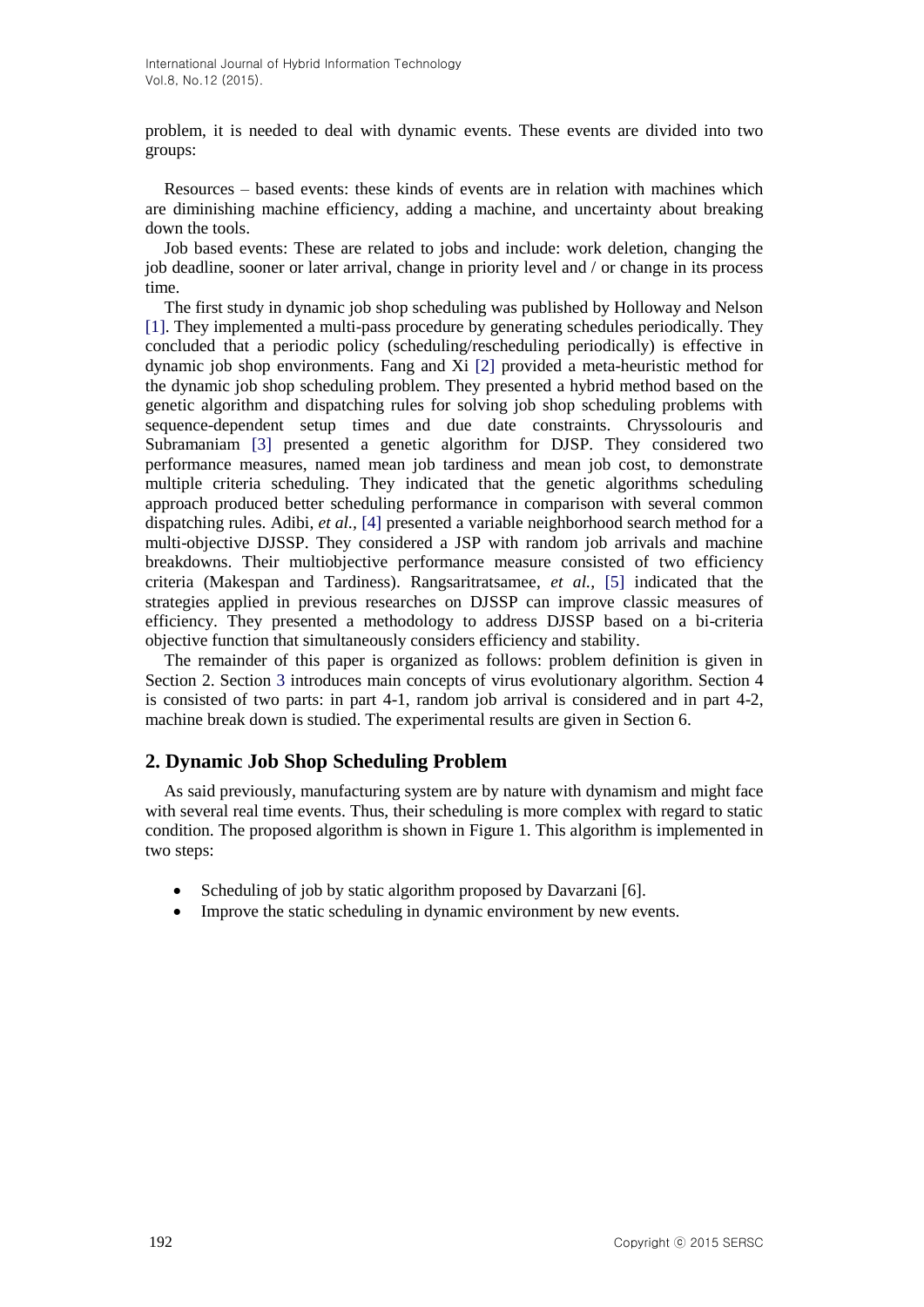

**Figure 1. Flowchart of Dynamic Job Shop Scheduling**

In this structure the static scheduling proposed by Davarzani [6] is created. The new jobs which arrive in system are added to list of the jobs waiting to be scheduled and changes in the set of machines likes machine breakdown, are added to the machines information. Then the static scheduling improves with these new changes. In this system 3 kinds of jobs are available in the environment. They are:

1-The jobs that are scheduled and processed.

2-The jobs that are scheduled but not processed (waiting jobs).

3-The new jobs which have arrived and not yet scheduled (new jobs).

The first type is the jobs which are processed and not present in the new scheduling. The second type is the jobs that are scheduled by static scheduling and are ready for process. The third type is the jobs which have just arrived the environment and not yet scheduled.

There are two criterions in dynamic job shop for optimizing. These purposes are:

1-Efficiency: the efficiency criterions are the criteria exist in static scheduling and it consists of:

• Minimizing the completion time of the jobs which is defined as equation 1:

$$
F_1 = min(C_{max})
$$
 (1)

Minimizing delay of job with maximum delay that is defined as following:

$$
F_2 = max(0, C_i - d_i) \tag{2}
$$

Minimizing the percent of delayed jobs as following:

$$
F_3 = \frac{n_t}{n} \times 100\tag{3}
$$

2- Stability: This criterion is defined in dynamic scheduling that causes CPU used energy to be saved and it is described as the difference in the starting time of jobs in the old and new scheduling. This purpose is indicated in equation 4.

$$
F_4 = \sum_i \sum_j \left| t'_{ij} - t_{ij} \right| \tag{4}
$$

## **3. Virus Evolutionary Algorithm (VEA)**

To solve the problem in dynamic environment, the combination of artificial immune and Virus Evolutionary Algorithms called Virus Immune Algorithm is used. VEA uses the theory of viruses evolution in human body. Viruses that attack human body are special type of genes which can be useful and useless for human body. Figure 2 shows this algorithm. As shown this Figure, this algorithm has two host and virus populations. The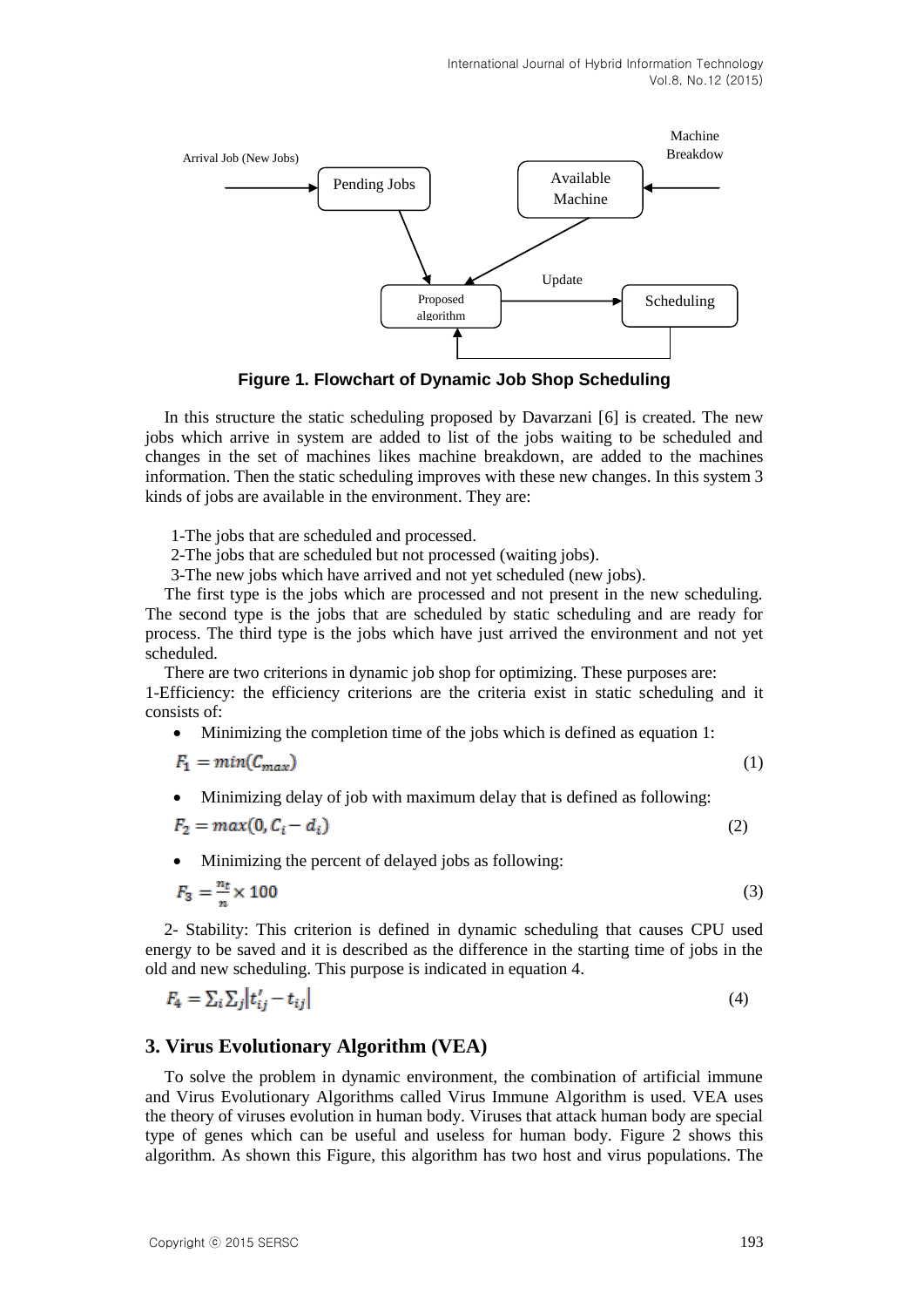main operator of VEA is infection. During each generation, viruses transfer to the host and according to their life time they stay alive and transfer to the next generation [7].



**Figure 2. Virus Evolutionary Algorithm**

## **4. Proposed Algorithm Structure**

As mentioned, two algorithms have been presented to face with real time events to solve the problem. Algorithm 1 (Figure 3) examines random arrival of jobs in the environment and in algorithm 2, machine breakdown are studied.

```
Procedure: Proposed Virus Immune Algorithm (VIA)
\mathbf{1}2 -Input: Max_Gen, number_clone, rate_hypermutation, population_host, population_virus
    Output: Best schedule
3 -4-Begin
5-Number Generation \in \theta.
6-
       Initialize host and virus population from pending and new jobs;
7 -While (Number_Generation Smax_Gen) do
8-Virus infection procedure;
9.
            new_population< Clonal selection and hypermutation on host population;
| 10-
            Merge new_population and current population;
11 -Create next population by roulette_wheel_selection;
12-Number Generation=Number Generation+1;
13-End while:
      Output: Best schedule
14-15- End;
```
**Figure 3. Proposed Algorithm**

## **4.1. Part 1: Algorithms 1**

The general structure of algorithm1 is demonstrated in Figure 3. In this algorithm, at first the waiting jobs are specified by static scheduling and their scheduling map for producing the host population is kept. Consequently, the host population in this algorithm contains the scheduling of the waiting jobs which have been made of static scheduling. The virus population includes the population of new jobs which have just arrived the environment. In other words, the new jobs are considered as the virus population which attacks the host population.

## **4.1.1. Initializing the Host and Virus Population**

To initialize the virus and host population, it is assumed at time t, a number of jobs have been arrived the environment to be scheduling. At this time, the processing of some operations has finished and some of them have also scheduled and wait to be processed.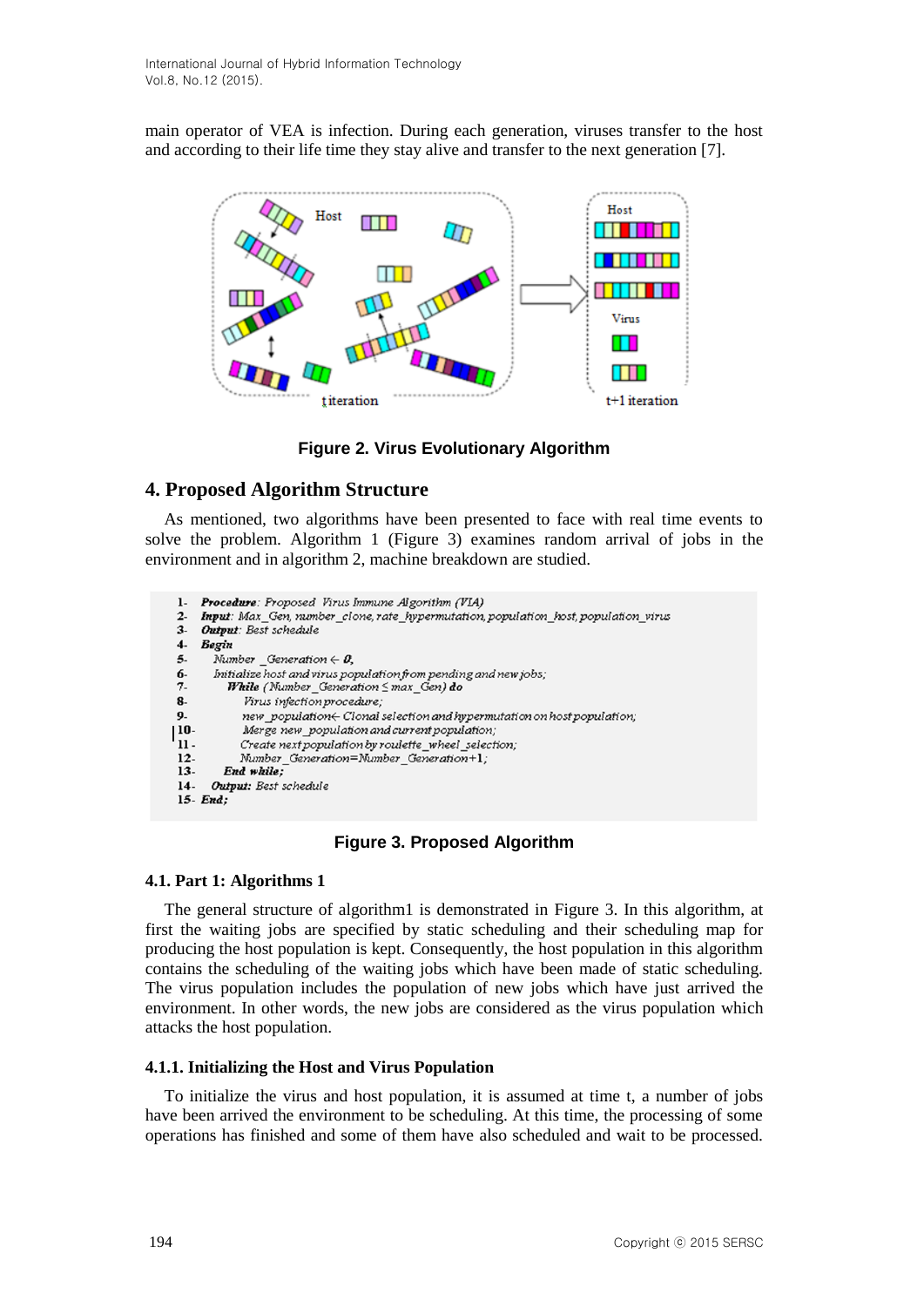As mention, the host population is created by the waiting jobs for processing (static scheduling) and virus population by the new arrived jobs in the environment.

#### **4.1.2. Calculating Fitness Function**

Generally speaking, the number of virus transfers to host depends on virus infection (e). The infection is measured by using the amount of a virus fitness function which is represented by *fitvirusi*. If the amount of virus fitness function is low, the infection is raised and the virus chance for transferring into host is more and in case the amount of virus fitness function is high the infection is reduced and its chance to transfer decreases. The amount of virus fitness function is obtained by equation 5.

$$
fitvirus_i = \sum_{j \in S} (FithostPre_{i,j} - Fithostaff_{i,j})
$$
\n
$$
(5)
$$

In this equation, *and* respectively show *jth* host fitness function prior to ith virus transfer and after it, and **s** includes the set of host antibodies to which ith virus has been transferred. Since antibodies only contain the data on the sequence of operations, to assign the operations to machines, the method said in [12] is utilized. Also because this problem is multipurpose, the adaptive weighting method has been employed. Therefore, the amount of virus fitness function is estimated by the equation 6:

$$
Fithost = w_1 \times F_1 + w_2 \times F_2 + w_3 \times F_3 + w_4 \times F_4
$$
 (6)

In this equation, s are the weights of fitness function and each of  $F_i$  is the amount of the objective functions that are expressed in section 3. Following the calculation of each virus fitness function amount through using the equation 5, the *life time* amount of each virus is counted by the equation 7:

$$
LF_{i,t+1} = e \times LF_{i,t} + 1/fitvirus_i
$$
\n<sup>(7)</sup>

#### **4.1.3. The Operators of Virus Evolutionary Algorithm**

One of the main operators of virus evolutionary algorithm is transfer operator that its general structure is shown in picture 5. In this algorithm, *Transduction* and *Reversetranscription* are two main operators of virus transfer which have been used as the transfer operators. According to reverse transcription operator, a virus transfers into host antibody. Then the amount of virus and host fitness function are measured and from them the amount of  $LF_{i,t+1}$  is obtained. If the amount of  $LF_{i,t+1}$  is negative, this virus is deleted and a new virus which is by chance chosen from a host antibody is created and in case this amount is positive, virus is created by one of the antibodies which are transferred to it. In Figure 4 and 5, the main transfer operators are demonstrated. In the proposed algorithm, the virus and host population are considered as the sequence of waiting to be processed and newly arrived jobs.

#### **Transduction Operator**

In this operator, one virus is made of one host. That is, after completion of each generation and doing the immune system operators, a set of viruses is made of hosts. Figure 4 shows an example of this operator.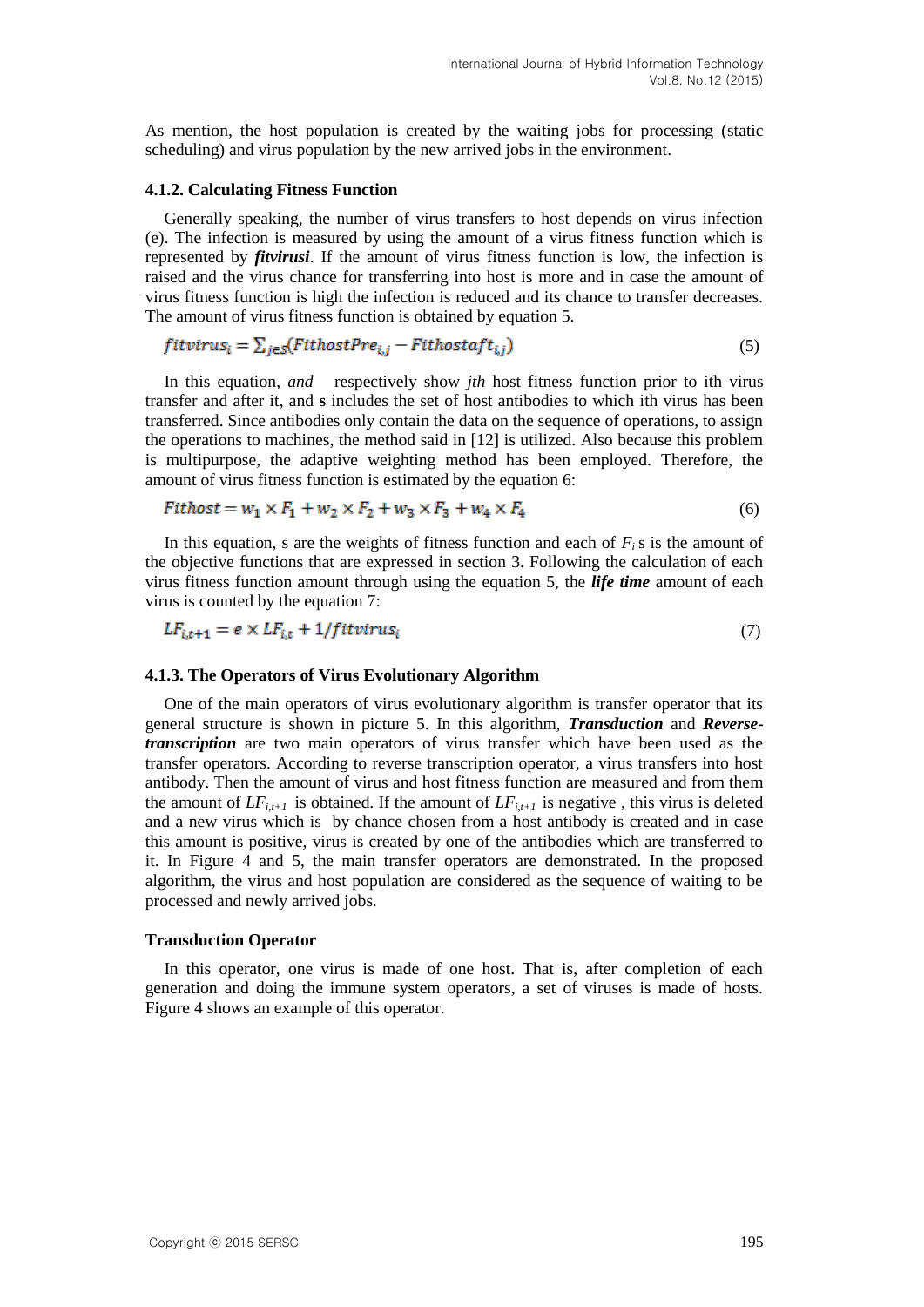International Journal of Hybrid Information Technology Vol.8, No.12 (2015).



**Figure 4. Transduction Operator**

#### **Reverse Transcription Operator**

In this operator, a virus is selected based on the amount of its lifetime and is transferred into a host. The number of the points that a virus transfers to a host is coincidentally selected. Figure 5 indicates an example of this operator. As said above, in this algorithm the new jobs are counted as the viruses population that arrive the environment and the initial scheduling is considered as the host population.



**Figure 5. Reverse Transduction Operator**

#### **4.1.4. Immune System Operators**

As the expressive algorithm in Figure 3 shows, after viruses transfer into hosts, the amount of hosts fitness function is measured and the immune system operators are applied on the present population . A host with the best fitness function is localized in memory (M). The available antibodies in M have higher probability of proliferation. The *nm* copies of them are created and put in set C. The available antibodies in set C mutate and replace the antibodies with less proximity in host population [12]. In this algorithm, the following mutation operators are used to make variation in population:

- *PPS11 (*precedence preserving shift) mutation operator that is offered by lee [8]:
- Gene shift operator: In this operator, two subsets of antibody in same length are selected and these two subsets are replaced.
- Gene inversion operator: A subset of genes is selected in this operator and their inversion is placed in the host antibody.

## **4.2. Part 2: Algorithm 2**

As it was said in the previous section, two occurred incidents which cause the environment to be dynamic are: the new jobs arrival and slowdown in machines efficiency. In this part, the effect of slowdown in machines efficiency has been studied. Like the offered algorithm in the previous section, to solve this problem, a Virus Immune Algorithm (VIA) is also suggested.

In this problem, each machine has two parameters: Mean Time between Failures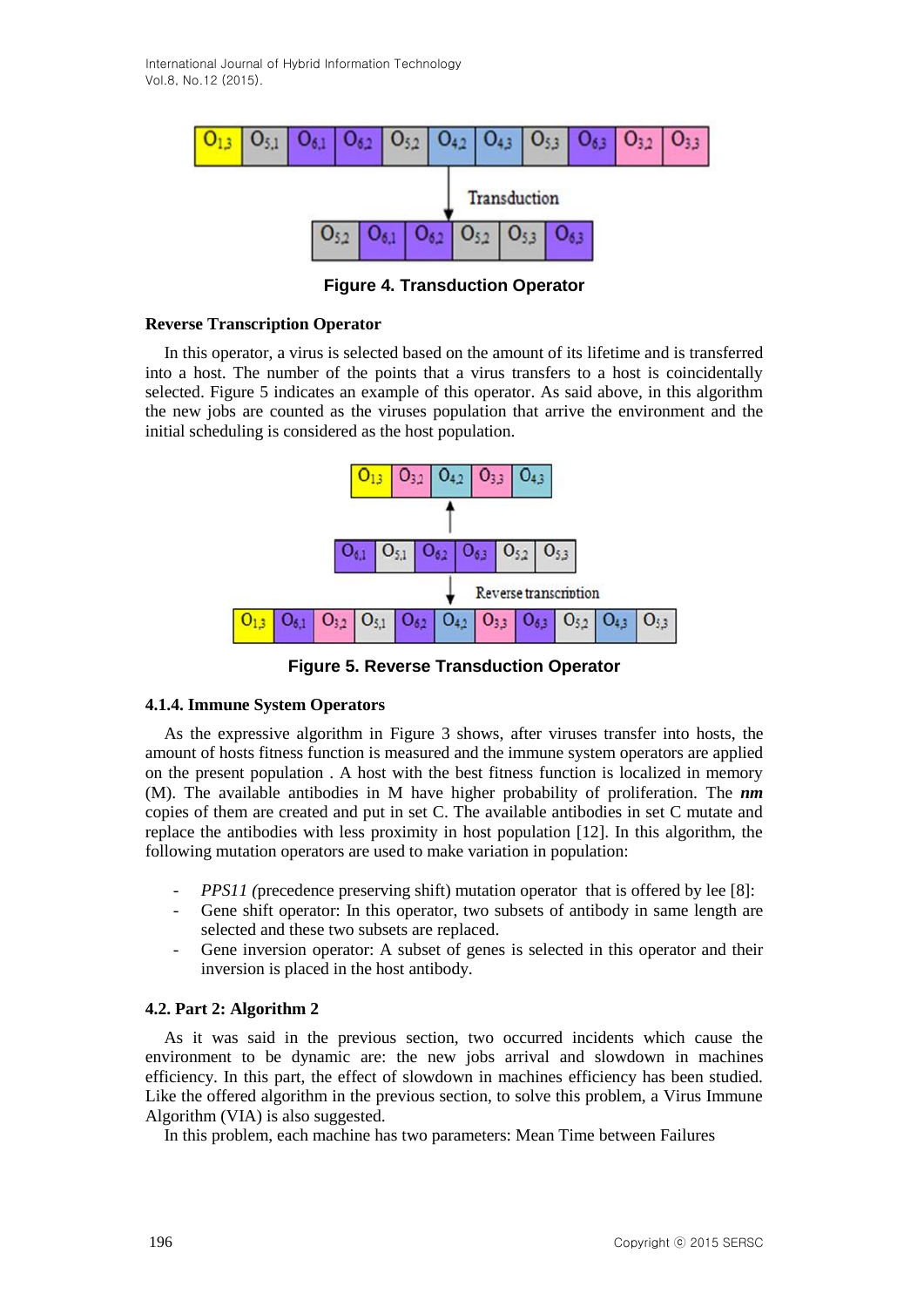(MTBF) and Mean Time To Repair (MTTR). In addition, the amount of these two parameters is presumed not to be fixed for different machines.

The proposed algorithm is like the offered algorithm in Section 4-1, but the inversion transfer operator and the way to assign operations to machines are different in it. Suppose that at moment *T*, a number of *MB* machine fails; the operations that are between machines MTBF and MTTR form BR set and the rest of the operations which are waiting to be processed from moment *T* on are put in *RE* set. The present operations in *BR* form the virus population and the remain operations waiting to be processed comprise the host population.

To understand the algorithm better, an example is given in the following. Suppose that in Figure 6 when  $T = 4$ ,  $m_6$  and  $m_7$  machines are broken down. At that moment  $m_6$  and  $m_7$ machines respectively process  $O_{15,3}$  and  $O_{9,3}$  operations.  $M_6$  machine needs 2 and  $m_7$ machine requires 4 time units to be repaired. So,  $MTTR_6$  equals 2 and  $MTTR_7$  4 time units. After repair,  $m_6$  machine is processing  $O_{15,3}$  and  $m$  7 machine processes  $O_{12,4}$ . In Table 5-5, the order of the available operations in *BR* and *RE* sets being obtained from the initial scheduling is indicated.



**Figure** 6. An Example of Breakdown  $m_6$  and  $m_7$  in Time T=4

**Table 1. The Amount of BR and RE from Previous Example in Figure 6**

| BR | ${O_{15,3}, O_{12,3}, O_{9,3}, O_{11,4}, O_{12,4}}$                                                                                              |
|----|--------------------------------------------------------------------------------------------------------------------------------------------------|
| RE | $\{O_{6,2}, O_{8,3}, O_{8,4}, O_{5,3}, O_{7,2}, O_{13,4}, O_{1,3}, O_{5,4}, O_{3,4}, O_{15,4}, O_{14,4}, O_{10,4}, O_{1,4}, O_{13,3}, O_{9,4}\}$ |

Because there is relation between the operations of jobs in virus and host populations and since the precedence priorities at transferring time of virus into host must be observed, by following these priorities, the transferring operation of virus into host population need to be carried out.

#### **4.2.1. Reverse Transfer Operator**

As stated above, there are prerequisite priorities among operations in *BR* and *RE* sets. These priorities must be observed as viruses transfer into host. Suppose that virus  $v_i$  wants to transfer into host  $h_i$ . The following procedure indicates how operations  $v_i$  transfer to  $hi$ .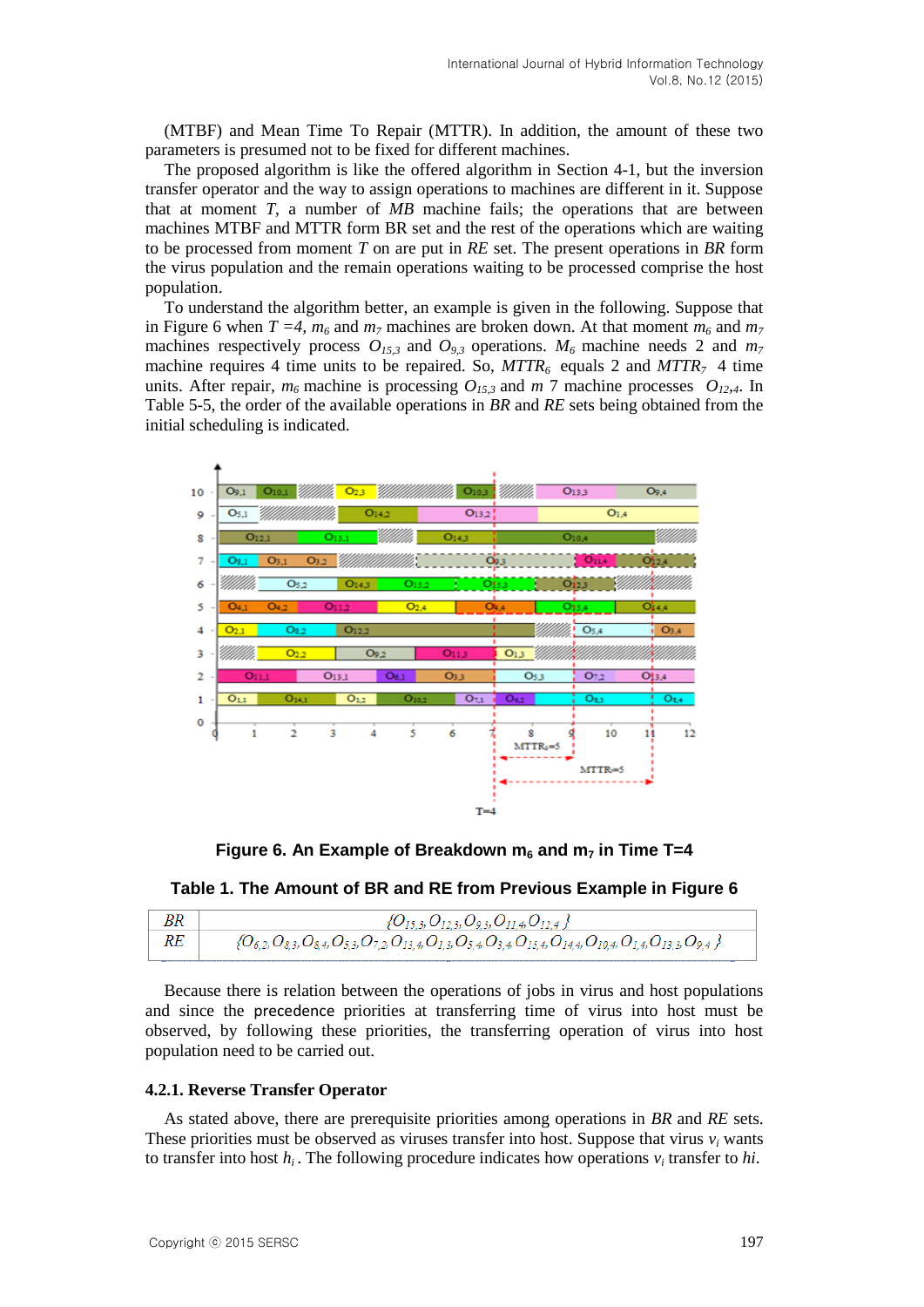- 1- For each operation like  $O_{i,j}$  in  $v_i$ , repeat stages 2 and 3:
- 2- Determine the place of preceding operation  $(O_{i,j-1})$  and antecedent operation  $(O_{i,j+1})$ in the host antibody if it exists and respectively name *lmp* and *rmp* . If this operation has no preceding element, *lmp* equals 1 and if it does not have the antecedent element, *rmp* equals *nu-op* where *nu-op* is the number of the host antibody operations.
- 3- Select a coincidental number in range  $[rmp, *lmp*],$  include  $O_{i,j}$  in this place and shift the rest of operations to the right . One unit adds to *nu-op*.

Picture 18-5 shows an example of this operator. Suppose that the virus which wants to transfer into host includes the operations sequence  $\{O_{6,3}, O_{5,3}, O_{7,4}, O_{9,4}\}\$ . This picture shows how  $O_{6,3}$  is infect to this host.



## **Figure 7. Infecting of** *O6,3* **into the Host**

## **4.2.2. Operation Assignment to Machines**

As previously said, the host antibodies only contain the data of the operation sequence and no data of assigning machines exists in them. These data are obtained in antibodies decoding phase. In this Section, an innovative algorithm is offered to assign operations to machines as following:

## - **Assigning Algorithm of Operations to Machines**

1- for each machine like *i* , its Release Time (*RT*)is measured according to equation 8:

$$
RT(i) = BRT(i) + MTTR(i)
$$
\n(8)

In this equation, *MTTR (i)* is the required time to repair the *i th* machine and *BRT (i)* is the time when the *i th* machine fails.

- 2- Repeat stages 2 to 4 for each  $O_{i,j}$  operation in an order that was given in  $h_i$ .
- 3- Suppose that  $U_{i,j} \subseteq U$  is the set of machines which  $O_{i,j}$  can process on. The completion time  $O_{i,j}$  on each machine is measured through the equation 9.<br>assign<sub>i,j</sub> = { $\{(m, F_{i,j,m}) | F_{i,j,m} = pt_{i,j,m}, v_{i,j,m} + st_{i,j,m} , m \in U_{i,j}\}$

Where

$$
St_{i,j,m} = \begin{cases} RT(m) & max(F_{i,(j-1)}, F_{i',j',m}) < RT(m) \text{ if} \\ max(F_{i,(j-1)}, F_{i',j',m}) & otherwise \end{cases}
$$
(9)  
\n
$$
\forall i = 1, ..., n; j = 1, ..., n_i
$$

In this equation  $St_{i,j,m}$   $\cdot F_{i,(j-1)}$  and  $F_{i',j',m}$  are possible starting time on machine *m*, process completion time and the completion time of the last assigned operation to machine *m* respectively. Also, *n* is the jobs number,  $n_i$  the *i th* job operations number and *RT (m)* also the release time of machine *m* after the repair.

4- The minimum amount of  $\frac{assign_{i,j}}{$  is measured by the equation 10.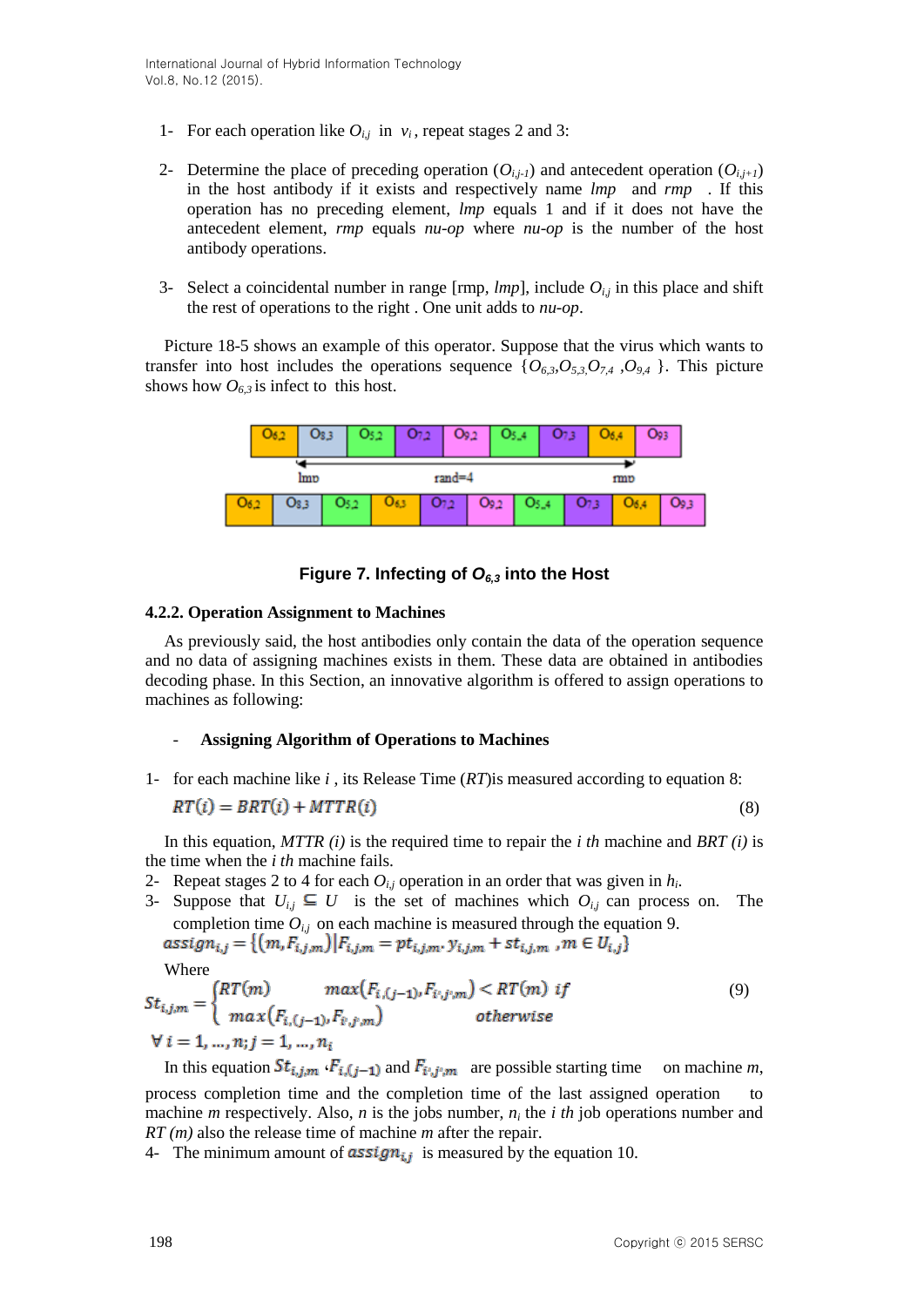$$
(m'_{m'i}) = min(arg_{f_{i,im}}(assign_{i,j})) \quad \forall i = 1, ..., n; j = 1, ..., n_i
$$
 (10)

5- O<sub>i,j</sub> assigns to machine *m* for processing.

### **5. Experimental Results**

In general, the results include two parts. First algorithm 1 is evaluated over different data set and finally we study the results of algorithm 2.

#### **Section I:**

In this section proposed algorithm in section 4-1 is evaluated. The required parameters for solving the problem are shown in Table 2. To evaluate the proposed algorithm and comparing with other methods, it is required to specify the arrival rate of jobs to environment. The average time of jobs arrival to environment is gained through equation 11 [9].

$$
a=\frac{\mu_p\mu_g}{\rho M}
$$

| parameters                 | values |  |
|----------------------------|--------|--|
| Population size            | 500    |  |
| Number of host population  | 200    |  |
| Number of virus population | 100    |  |
| Rate of PPS mutation       | 0.2    |  |
| Rate of shift gen          | 0.2    |  |
| Rate of gene inversion     | 0.2    |  |
| Memory size(M)             | 50     |  |
| Number of clone(nc)        | 40     |  |

**Table 2. The Required Parameters for Proposed Algorithms**

(11)

In this equation, *a* is the average time of jobs arrival,  $\mu_{\nu}$  the average time of operations process,  $\mu_{g}$  the average number of jobs operations in job shop,  $\rho$  the job shop benefit clone and *M* the number of the available machines in job shop. According to this equation, if the average time of each action process and the average number of each action operations are low, the jobs arrive into system with low intervals and system is able to process the jobs more and vice versa. Furthermore, the number of the machines has a reverse proportion to the arrival time of jobs to environment. In other words, in case the number of machines is high, the job shop can process more jobs and consequently the interval of jobs arrival to environment is low and vice versa.

In addition, for assigning the due date of each job, *TWK* (Total work content) has been employed which is measured by using the equation 12.

$$
D_i = A_i + k \sum_{j=1}^{n_i} p_{ij} \tag{12}
$$

In this equation,  $A_i$  is the *ith* job arrival time, *K* the flow allowance factor,  $n_i$  the *ith* number of job operations and the process time of  $o_{i,j}$ . Each job that arrives the job shop is delivered to that due date by the equation 12.

#### - **First Experiment**

In his experiment, the set of Kacem data is used. The *ws* amounts are also initialized as following: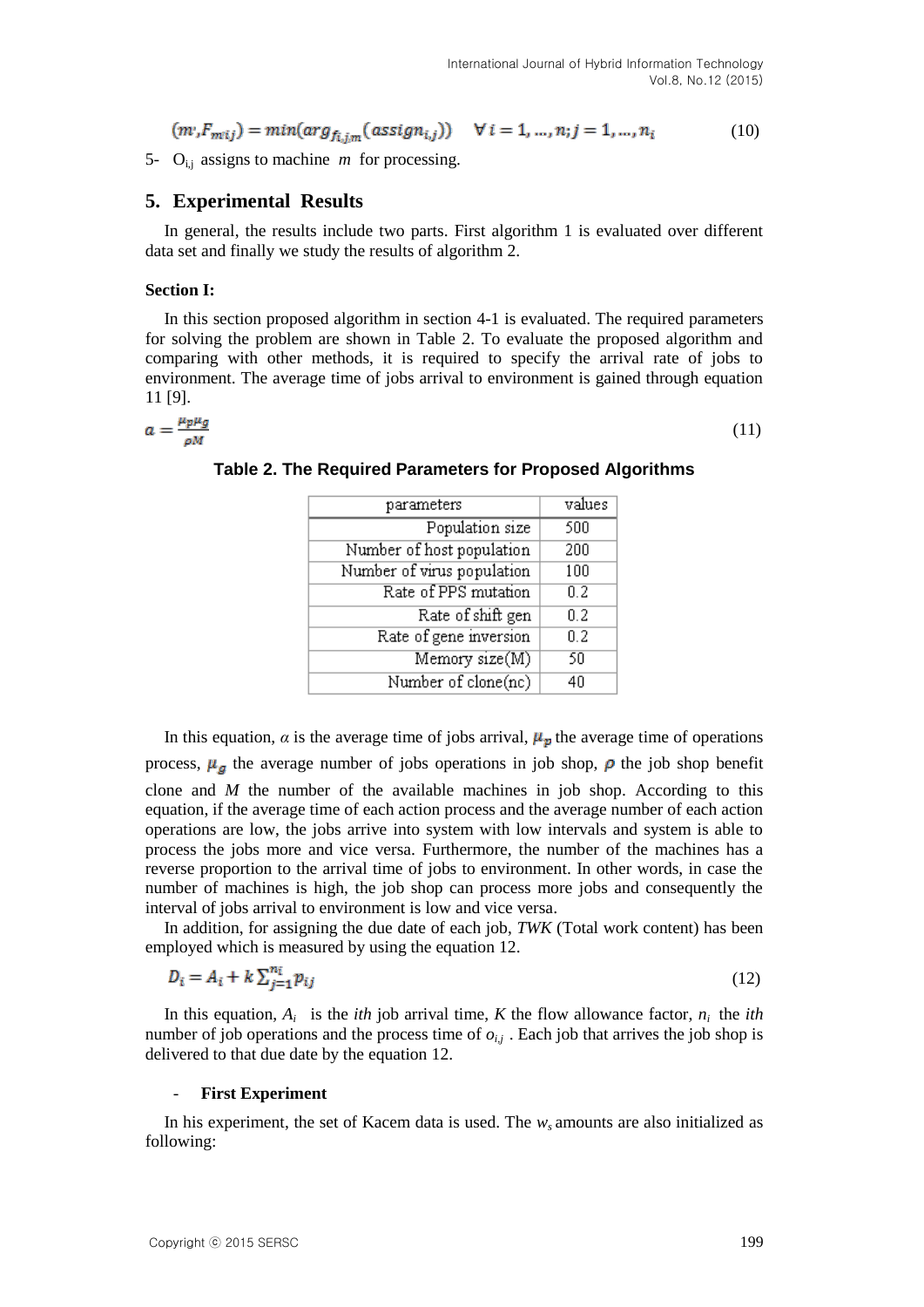International Journal of Hybrid Information Technology Vol.8, No.12 (2015).

$$
w_1 = 0.2
$$
,  $w_2 = 0.2$ ,  $w_3 = 0.4$ ,  $w_4 = 0.2$ 

This set consists of 10 problems in different sizes. The results obtained from the algorithm are presented in Table 3. In this Table, the results are compared with the method proposed by Fattahi [10] in which the data including the problem size , number of jobs being arrived the job shop , the arrival time , the amount of objective function and CPU spent time for the proposed algorithm and the algorithm proposed by Mr. Fattahi are available. To compare these two algorithms, the amount of relative standard deviation has been measured by the equation 10.

$$
Dev = [(C_f - C_{best})/C_f] \times 100\% \tag{13}
$$

|             |              |                |            | <b>Result of Proposed</b> |              | Results of Fattahi method |       |             |
|-------------|--------------|----------------|------------|---------------------------|--------------|---------------------------|-------|-------------|
|             |              |                |            | algorithm                 |              |                           |       |             |
| problem     | size         | Newj           | Time(s)    | <b>Best</b>               | Cpu          | <b>Best</b>               | Cpu   | Dev $(\% )$ |
|             |              |                |            | objective                 | <b>Times</b> | Objective                 | Times |             |
| <b>MK01</b> | $6\times10$  | $\mathfrak{Z}$ | 18         | 130                       | 18.02        | 131                       | 19.02 | $+0.7$      |
| <b>MK02</b> | $6\times10$  | 5              | 10         | 58                        | 5.76         | 59                        | 7.77  | $+1.6$      |
| MK03        | $8\times15$  | 8              | 150        | 78.21                     | 12.62        | 75.28                     | 13.42 | $-3.8$      |
| MK04        | $8\times15$  | 8              | 50         | 230                       | 6.98         | 248                       | 9.89  | $+7.2$      |
| MK05        | $4\times15$  | 5              | 150        | 590                       | 5.15         | 598                       | 8.45  | $+0.1$      |
| <b>MK06</b> | $15\times10$ | 5              | 40         | 154                       | 15.25        | 152                       | 15.69 | $-1.3$      |
| MK07        | $5\times20$  | 7              | <i>200</i> | 560                       | 26.83        | 581                       | 27.02 | $+3.6$      |
| <b>MK08</b> | $10\times20$ | 6              | 400        | 625                       | 15.89        | 633                       | 16.31 | $+1.2$      |
| <b>MK09</b> | $10\times20$ | 8              | 250        | 654                       | 20.121       | 674                       | 21.13 | $+2.9$      |
| MK10        | $15\times20$ | 10             | 150        | 842                       | 25.84        | 873                       | 27.71 | $+3.55$     |

**Table 3. The Comparison of Proposed Algorithm and Fattahi Method [10]**

In this equation,  $C_{best}$  and  $C_f$  are the best amount of fitness function which are respectively obtained by the proposed algorithm and the algorithm proposed by Fattahi. If the deviation amount is positive, it shows the desirability of the proposed algorithm results and in case of negative amount, it means that the algorithm has acted more badly in that case. Zero amount of this variable denotes that the algorithm has had the results similar to the previous methods. As this table indicates, in 8 cases the proposed algorithm has the positive standard deviation which is indicative of the better operation of the proposed algorithm.

## **-Second Experiment**

In this experiment, the effect of job shop profit  $(\rho)$  function on the amount of jobs lateness and the number of delayed jobs has been studied. The proposed algorithm has been tested on  $\rho = \{0.3, 0.5, 0.7, 0.9\}$ . The results gained from the algorithm are compared with three extra creative methods *FIFO*, *SPT*, and *EDD* in pictures 11 to 13. Since in the stated rules there is only the criterion of efficiency and the amount of resistance is not discussed, so the comparison is made based on the efficiency level of algorithms. That is, the fitness function in this experiment is defined as the equation 14.

$$
F = w_1 \times F_1 + w_2 \times F_2 + w_3 \times F_3 \tag{14}
$$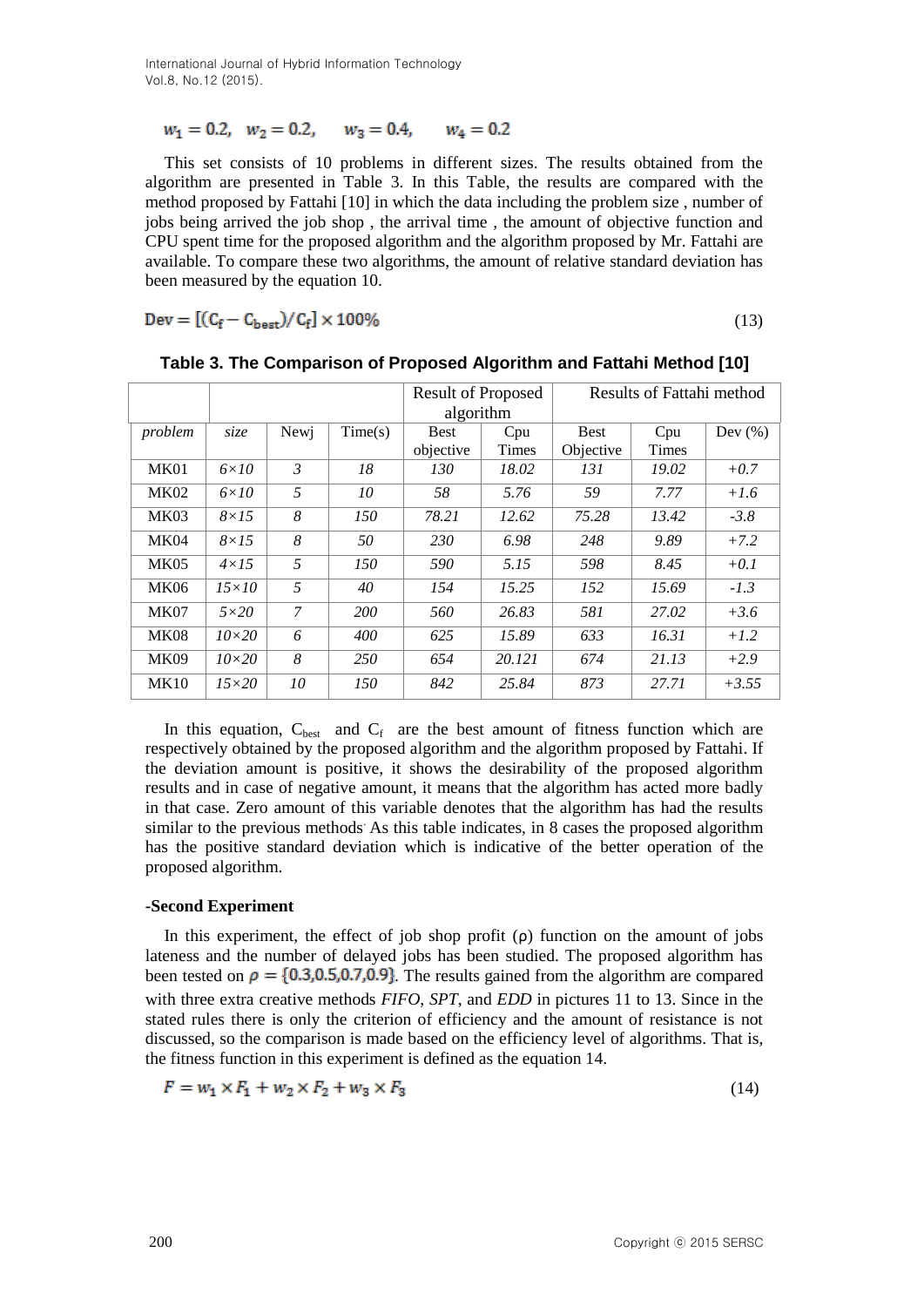Figure 8 shows the tardiness of jobs, number of delayed jobs and objective function for  $\rho = \{0.3, 0.5, 0.7, 0.9\}$ . As shown this Figures, the proposed algorithm acts better than three other rules.



**Figure 8**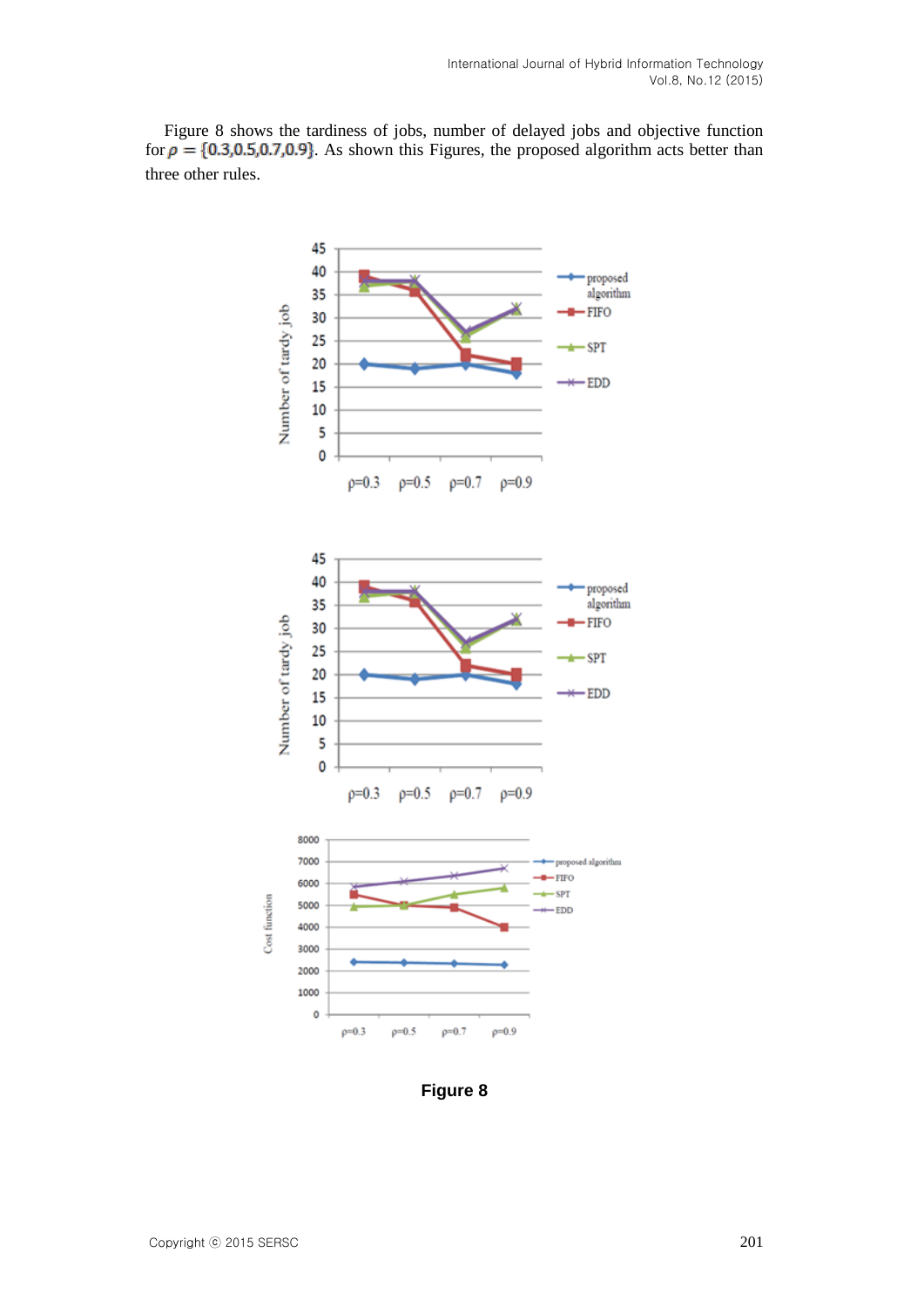## **Section II:**

This section deals with studying the experimental results of the algorithm 2 in Section 4-2. The required parameters for solving the problems are same to Table 2.

## **-First Experiment**

This experiment has been tested on three groups of problems in sizes *Low*, *Mid*, and *High* which their characters are given in Table 4.

|                  | Level $1$ (Low)   | Level 2 (medium)  | Level $3$ (high)  |  |
|------------------|-------------------|-------------------|-------------------|--|
| Number_job       | Uniform $[10-15]$ | Uniform $[10-20]$ | Uniform $[20-30]$ |  |
| Number_Machine   | Uniform $[4-8]$   | Uniform $[10-15]$ | Uniform $[15-20]$ |  |
| Number_operation | Uniform[70-120]   | Uniform[150-250]  | Uniform[250-300]  |  |
| <b>MTTR</b>      | 60                | 100               | 200               |  |
| <b>MTBR</b>      | 100               | 150               | 300               |  |

**Table 4. Three Problem with Low, Medium and High Size**

In this experiments, two criterions are studied: efficiency and stability. The efficiency is the makespan of the new scheduling that is obtained by the equation 15.

$$
EFF = \left\{1 - \frac{MS_{rev} - MS_{org}}{MS_{org}}\right\} \times 100\tag{15}
$$

In this equation  $MS_{rev}$  and  $MS_{org}$  are the length of new and old scheduling respectively. Also, in this experiment, the stability criterion is measured by the equation 16.

$$
Dev = \frac{\sum_{i=1}^{N} \sum_{j=1}^{M} |SR_{i,j} - SO_{i,j}|}{N \times M}
$$
\n(16)

In this equation, *N* and *M* are the number of the available jobs and machines in the environment in the old scheduling.  $SR_{i,j}$  and  $SO_{i,j}$  are the starting time of the action  $O_{i,j}$  in the new and old scheduling respectively. Table 5 compared the results obtained from the proposed algorithm with the three algorithms in three levels 1, 2 and 3: *GDRS* proposed by Fahmy [11], *MAOR* proposed by Subramanian [12], and *TR* proposed by Honghong [13]. As said in the equations 12 and 13, more *EFF* and less *DEV* show the proposed algorithm is performed better. As shown this table, the proposed algorithm in comparison to *mAOR* is better in both efficiency and stability criteria. But about algorithm *TR*, proposed algorithm is better in stability criterion and worse in efficiency. Finally, it has better efficiency and stability rather than *GDRS*.

**Table 5. The Comparison of New Algorithm with GDRS, MAOR and TR Algorithms**

|                    | Level 1 |            | Level <sub>2</sub> |            | Level <sub>3</sub> |            |
|--------------------|---------|------------|--------------------|------------|--------------------|------------|
|                    | EFF(%)  | <b>DEV</b> | EFF(%)             | <b>DEV</b> | EFF $(\% )$        | <b>DEV</b> |
| Proposed algorithm | 87.7    | 101        | 89.4               | 102.43     | 92.5               | 115.32     |
| $mAOR$ [12]        | 75.6    | 108.5      | 72.42              | 104.2      | 74.23              | 119.2      |
| TR [13]            | 91.1    | 159.0      | 90.02              | 153.0      | 94.1               | 156.0      |
| <b>GDRS</b> [11]   | 85.23   | 99.9       | 78.45              | 101.34     | 80.98              | 110.67     |

#### **-Second Experiment**

In this experiment, a problem 10\*10 size is proposed and simulation result is tested on it. The results has compared with 3 dispatching rules: SPT, FIFD, EDD and VNS method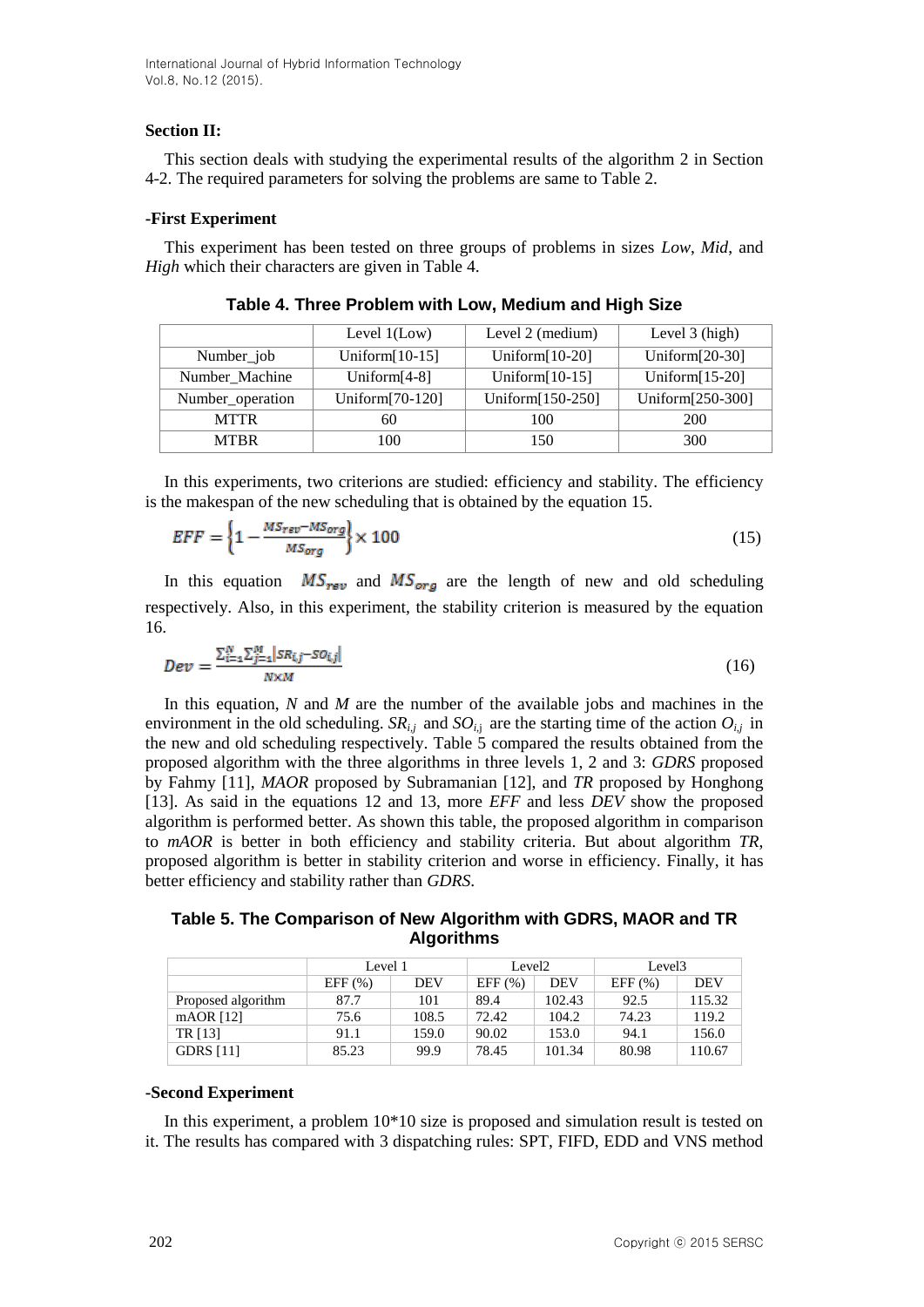offered by Adibi [4]. In this experiment objective function i**s** efficiency in which the weighting sum of the makspan and tardiness of jobs as following:

$$
F = W_1 \times F_1 + W_2 \times F_2 \tag{17}
$$

In this experiment,  $w_1$  and  $w_2$  are proposed 5 and 10 respectively. Also it is assumed that all machines have same MTTR and MTBF. To compare the algorithm with others, a factor called  $A_{\alpha}$  is proposed. It is defined as the equation 15 and shows the percent of time when machines are faced with break down.

$$
A_{-}g = MTTR / (MTTR + MTBF)
$$
\n<sup>(18)</sup>

The required parameters are considered based on [4]. The other parameters are same to Table 2. This experiment is tested in three cases that are shown in Table 6. Figure 9 indicates the average objective function obtained from the algorithm that shows the proposed algorithm perform better than the other methods.



**Table 6. The Required Parameters for Dynamic Scheduling**

**Figure 9. The Comparison of Proposed Algorithm with FIFO, SPT, EDD and VNS Methods**

## **6. Conclusion**

In This paper, multi objective *FJSSP* problem in dynamic environment was considered. To solve the problem, the combination of Artificial Immune (AIS) and virus Evolutionary Algorithm (VEA) was utilized. Two real time events were considered: Random arrival of jobs and break down machine efficiency. To face with these two events, two algorithms were offered. In these two algorithm, firstly the static scheduling of jobs and machines is done and then the static scheduling is improved by the real time events. Finally the proposed algorithms were tested on the set of different data. The experimental results have shown in the most cases the proposed algorithm has had a better performance in comparison to other algorithms.

## **References**

[1] C. A. Holloway, R. T. Nelson, "Job Shop Scheduling with Due Dates and Variable Processing Times", Management Science, vol. 20, **(1974)**, pp. 1264–1275.